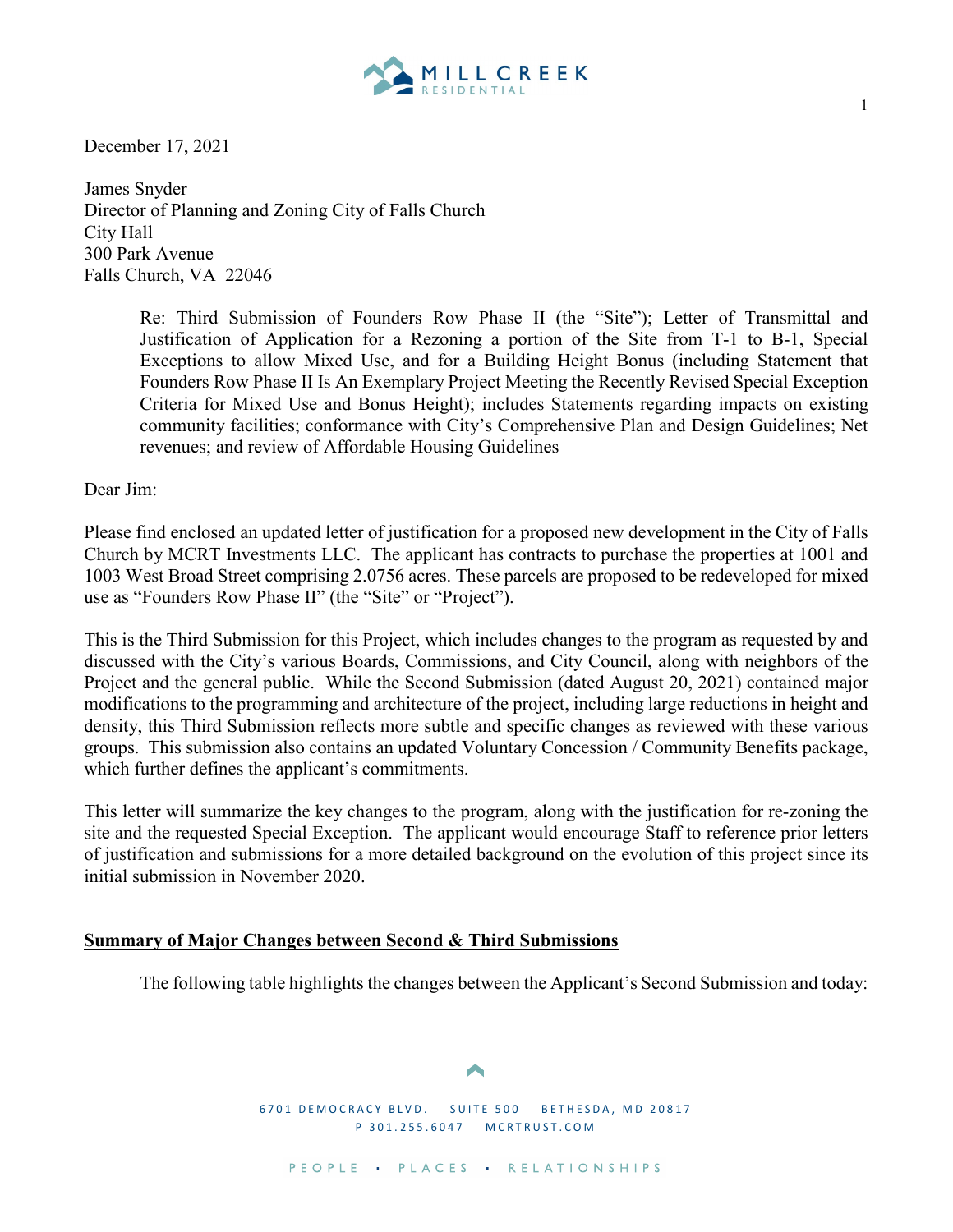| MILL CREEK |  |  |  |  |  |
|------------|--|--|--|--|--|
|            |  |  |  |  |  |

| <b>Program Comparison</b>      |                          |                |          |  |  |  |  |  |
|--------------------------------|--------------------------|----------------|----------|--|--|--|--|--|
|                                | <b>Second Submission</b> | <b>Revised</b> | Variance |  |  |  |  |  |
| Total GFA                      | 330,403                  | 326,926        | $-3.477$ |  |  |  |  |  |
| <b>Total Residential GFA</b>   | 309,555                  | 304,648        |          |  |  |  |  |  |
| <b>Total Residential Units</b> | 280                      |                |          |  |  |  |  |  |
| Total Retail                   | $-5.026$                 |                |          |  |  |  |  |  |
| Total Office                   | 5.822                    |                | -5.822   |  |  |  |  |  |
| Total Co-Working Space         | 5.000                    | 5.000          |          |  |  |  |  |  |
| <b>Total Commercial</b>        | 25.848                   | '.278          |          |  |  |  |  |  |
| <b>Commercial Ratio</b>        | $8.0\%$                  | $8.5\%$        | $0.5\%$  |  |  |  |  |  |
| <b>Total Parking</b>           |                          |                |          |  |  |  |  |  |
| Parking Reduction Requested    | 70 <sub>o</sub>          | 26%            |          |  |  |  |  |  |

Major changes to the program are summarized as follows:

- Ground-floor retail increased from 15,000 square feet to more than 22,000 square feet. This was driven by the conversion of prior "office / flex retail" space to true commercial retail space. It also resulted in a net gain of nearly 1,500 square feet in commercial in the project. The exchange of "office / flex retail" for conventional retail is a positive programmatic direction. The reality is that it provides for taller ceilings and wider spaces, which in turn allows for a larger variety of quality users to occupy space at Founders Row II. It will have a net positive fiscal impact for the City, as well as activating the Founders Plaza to a higher degree as well. Lastly, as committed to in the Voluntary Concessions, a minimum of 10,000 square feet of the retail will be set aside for food and beverage/restaurant use.
- Total residential GFA was slightly reduced due to a reconfiguration of space within the building, along with the addition of a north-south passageway to the western boundary which required removing a section of the residential building. Total residential units stayed the same.
- The program maintains a commitment to a 5,000 square foot co-working space accessible via South West Street. This is an element that will function as both a building amenity, as well as a working space for members of the public on a membership basis. Additionally, the space will incorporate a conference room that can be reserved by civic boards/associations.
- In total, our commercial ratio increased by 0.5% with the reconfiguration of these spaces.
- Lastly, we have increased our requested parking reduction to 26% at the request/urging of various Boards & Commissions. The current request is predicated on retail/commercial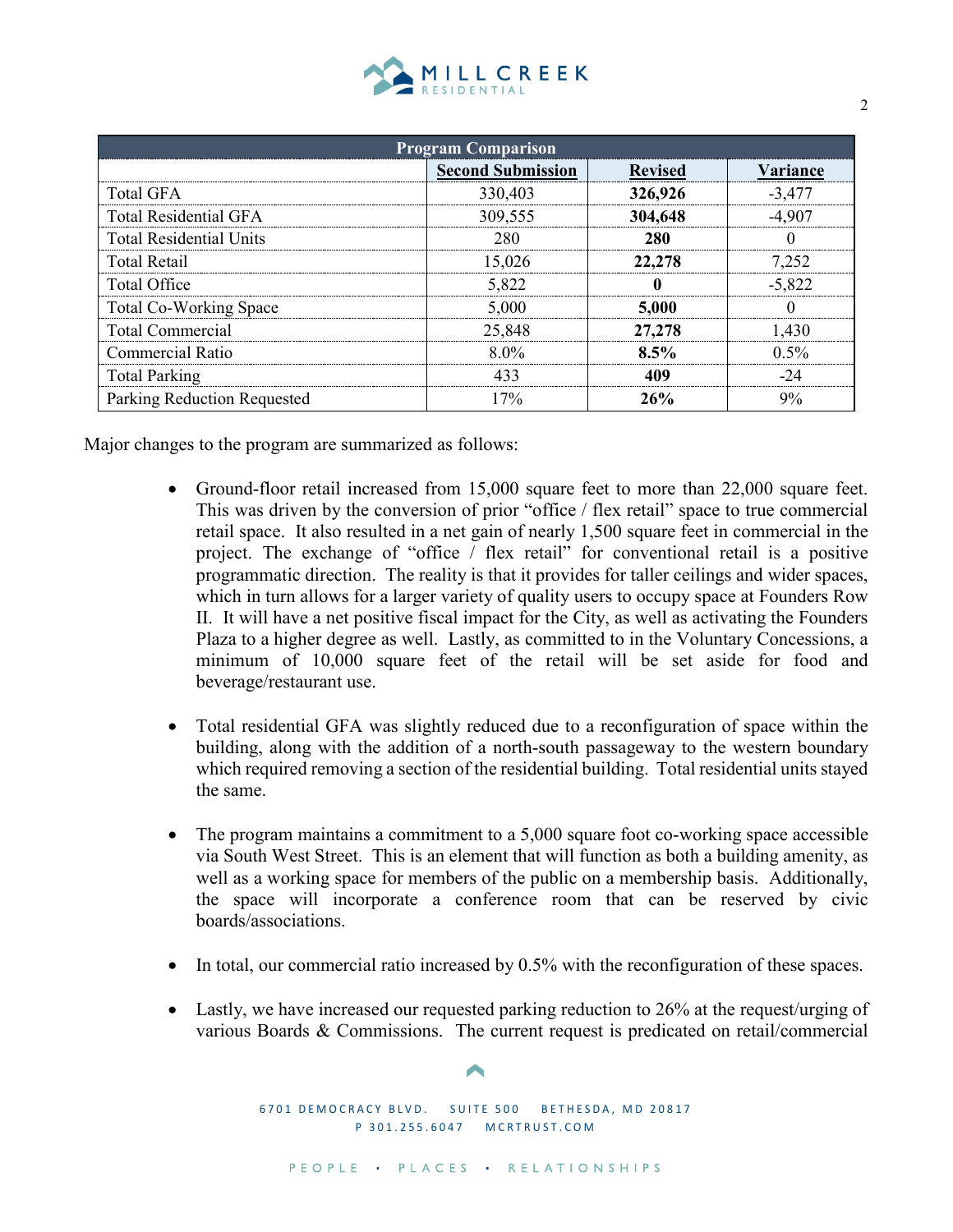

parking at the stated zoning requirement of 1 per 300 square feet. The residential parking request is based on a ratio of 1.2 spaces per home. Phase I, for comparison purposes, was approved at 1.3 spaces per home. The Zoning requirement for parking based on the proposed unit mix would be a 1.7 ratio, which the applicant feels is excessive for this market. Based on the operation of similar communities both within and nearby the City, we feel a 1.2 ratio is very supportable for a project of this size and location.

Furthermore, there are substantial additional improvements and changes to the project that have been made based on feedback received from Boards, Commissions, and the general public. It has been the applicant's attempt throughout this process to focus on three main areas: 1) pedestrian / traffic safety; 2) the maximization of open space and green areas; and 3) an optimal programmatic mix of commercial and residential. As outlined prior, we have continued to reprogram our design to achieve goal #3. The two aforementioned goals have been addressed as follows:

- Pedestrian Safety pedestrian safety has been a key focus throughout our many conversations since the Second Submission. To ensure safe passageway in/around the project, the following measures have been considered:
	- o Pedestrian Passageway we have redesigned the western boundary of our project (including the elimination of a portion of the residential building) to incorporate a northsouth passageway that will allow for safe and direct connection between West Broad and Ellison Streets. This was a specific request of the neighbors, among other Boards  $\&$ Commissions. The passageway will be well-lit and landscaped, and building infrastructure along that path will be appropriately secured and screened. The commitment to this passageway is preserved in our Voluntary Concessions
	- $\circ$  Streetscapes the applicant will fulfill the obligations of the City's adopted Streetscape Standards to ensure that pedestrians and bicyclists can navigate the sidewalks around the project. The existing sidewalks presently offer, at most, a 6'0" pedestrian zone on West Broad Street, and a 5'0" zone (including encroachments such as utility poles) along South West Street. The proposed sidewalks will have a *minimum* of 6<sup>'</sup>0 pedestrian zone, only when a retail tenant has outdoor seating, and a maximum of 20'0". This commitment is also preserved in our Voluntary Concessions.
	- o Crosswalks the proposed site plan calls for the realignment and improvement of crosswalks at West Broad and South West Streets (north-south and east-west), along with the crosswalks at South West and Ellison Streets (east-west and north-south). The reconfigurations of these intersections better align pedestrian crossings, along with improving accessibility via ramps. These commitments are stated in our Voluntary Concessions.

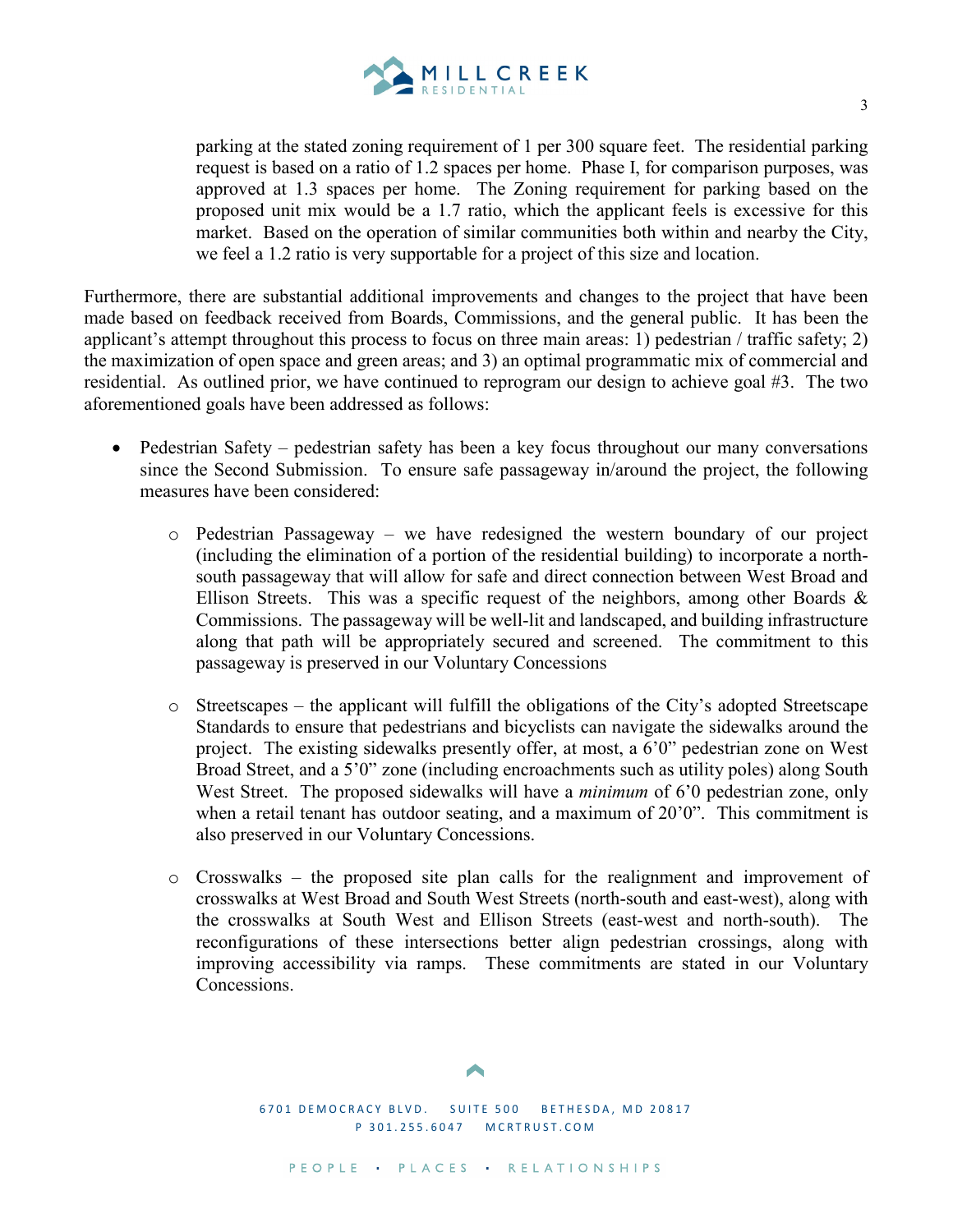

- $\circ$  Sidewalk Improvements the applicant has committed to in the Voluntary Concessions a \$100,000 contribution to the City's "missing links" program to be utilized for the improvements of sidewalks and associated infrastructure in the vicinity of the Project, above and beyond any stated streetscape improvements detailed in the site plan.
- $\circ$  Other additional pedestrian safety improvements include the installation of bollards, signage, mirrors, and alternative materials at the garage entry/exit along West Broad Street to ensure that vehicles and pedestrians are aware of turning movements. Bike storage facilities are also located at the entrance to the garage, with direct access to Broad Street, and in the closest proximity to the W&OD Trail entry.
- Traffic Calming similarly, traffic calming, specifically along South West Street and at the Broad & West signalized intersection, has been a priority for the applicant's team to address. As has been stated throughout the Boards & Commissions process, this signal is currently receiving of a borderline failing grade, which will continue to degrade with additional development. However, the proposals the applicant has made will improve that signal at least to a "D" Level of Service, which is a healthy LOS for an intersection that wants to maintain a balance of vehicular and pedestrian/bicycle safety. The following summarizes the key tactics for addressing traffic calming, as supported in the Wells & Associates traffic studies and addenda as included in this (and prior) submissions:
	- o West & Broad Signal the applicant will work with the City and VDOT to adjust the signal timing/phasing to eliminate the split signal phasing for the West Street approaches, and replace with concurrent left turn phasing. This will have a significant impact on the performance of that intersection.
	- $\circ$  West Broad Street Garage Exit the applicant also proposes that a median break be created along West Broad Street to allow for left-turn exits from the property's parking garage. A dedicated "Left Turn Only" lane will also be added to the building's design to allow for easier movements. This will allow for retail patrons and residents to access West Broad Street directly, rather than needing to turn first onto South West Street, thus relieving traffic impacts at the intersection. The median break, as studied by Wells & Associates, would improve northbound traffic at the intersection by a full letter grade.
	- $\circ$  South West & Ellison Street Crosswalks the aforementioned crosswalks will also contain curb extensions (bump outs) at both directions of the east-west crosswalk. This effectively reduces the width of that crosswalk across South West Street to 22', enhancing pedestrian safety while also effectively providing a traffic calming measure as well.
	- o "Your Speed" Signs the applicant has agreed to install two "Your Speed" speed limit signs in both directions of South West Street near the intersection of Ellison Street. These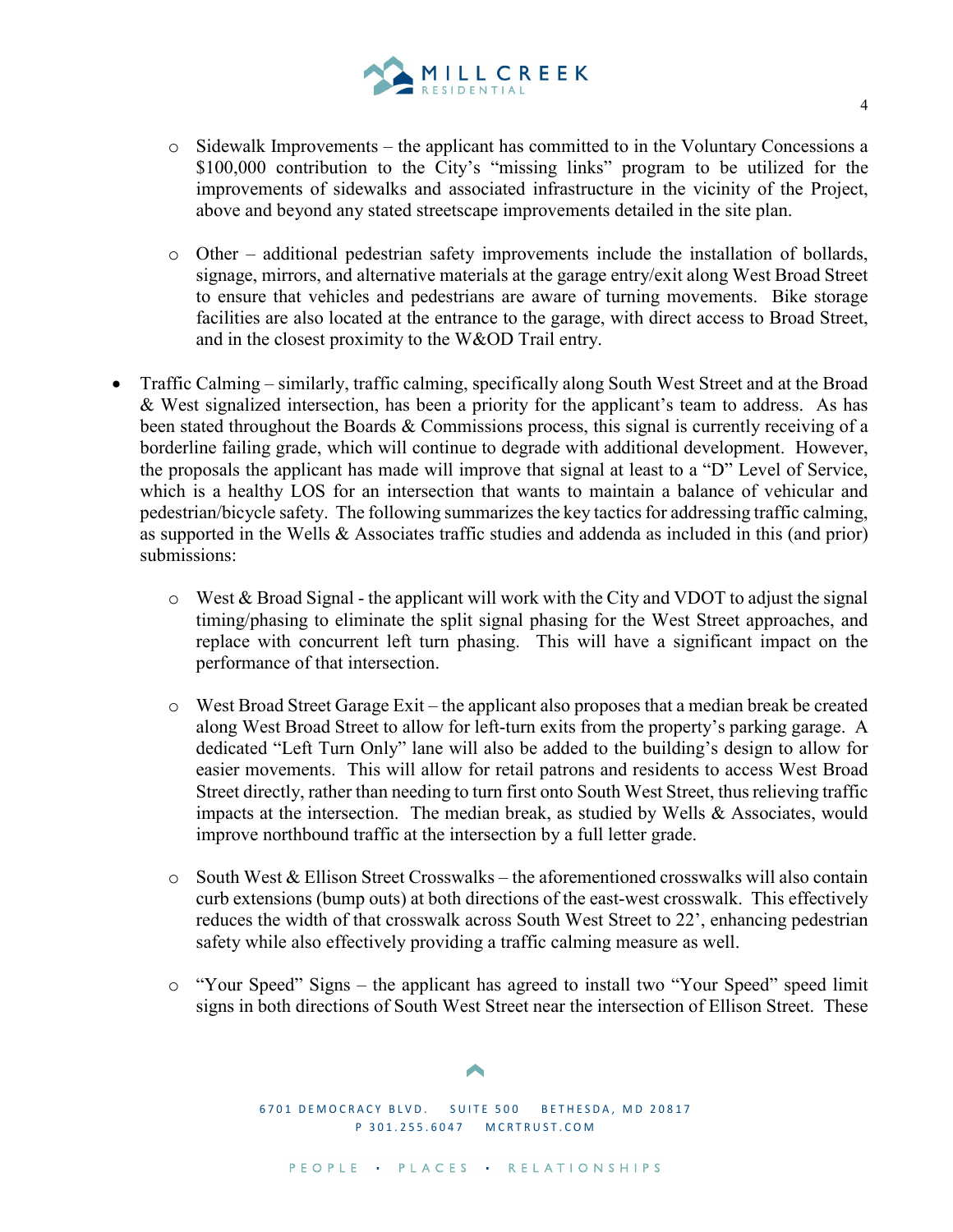

signs, found elsewhere in the City, have had a proven impact on reducing driver speeds, which is one of the biggest reasons for traffic issues along that area of South West Street.

- $\circ$  Ellison Street Parking the applicant has offered a \$10,000 commitment to working with the City to preserve Ellison Street for neighborhood resident (not Founders Row II resident) parking only.
- o Rideshare/Delivery Parking the applicant has committed to allocating a minimum of three (3) parking spaces interior to the garage for rideshare and food delivery/pickup parking. In that capacity, drivers will have ease of access so that they do not stop on the street and block traffic.
- Open Space  $\&$  Tree Canopy Coverage the applicant has sought to maximize open space and green areas to the greatest extent possible. Most of this maximization occurred in between the Initial and Second Submissions with the creation of Founders Plaza and open areas along Ellison Street. In total, approximately 30% of the site area is "open area" to the sky, with 19% of that open area at ground-level and accessible to the public. The north-south pedestrian passageway along the western boundary is the largest change to the open space since the Second Submission. Additionally, 20-year tree canopy coverage for this site is approximately 14%, compared to Phase I which was 7.5%. We have pushed this as much possible to maximize tree area, including expanding canopy coverage along the western boundary along the pedestrian pathway.
- Public Art public art has also been a big focus during this process. We envision the Founders Plaza as being anchored by an interactive art exhibit. To that end, the applicant has committed to in the Voluntary Concessions a public Site Plan Amendment process, in conjunction with the Planning Commission and Arts & Humanities Council, to select the appropriate installation for this space (very similar to how the mural was handled at Phase I). Furthermore, the applicant views this as being a high touchpoint process, involving the City's schools and general public. The outline of this process has been committed to in the Voluntary Concessions. Furthermore, the applicant has also committed to the incorporation of two (2) historical markers within the public space of the project, recognizing the history of the site and neighborhood.
- Environmental Commitments the project incorporates the following environmental commitments:
	- $\circ$  LEED Gold certification, including a minimum 20% improvement in the baseline energy performance. A LEED checklist and scorecard, as prepared by a LEED AP, will be submitted prior to site plan approval demonstrating that both goals are to be achieved.
	- o Two green roofs have been incorporated into the project along the western façade of the building. Bioretention planters are included along Ellison Street.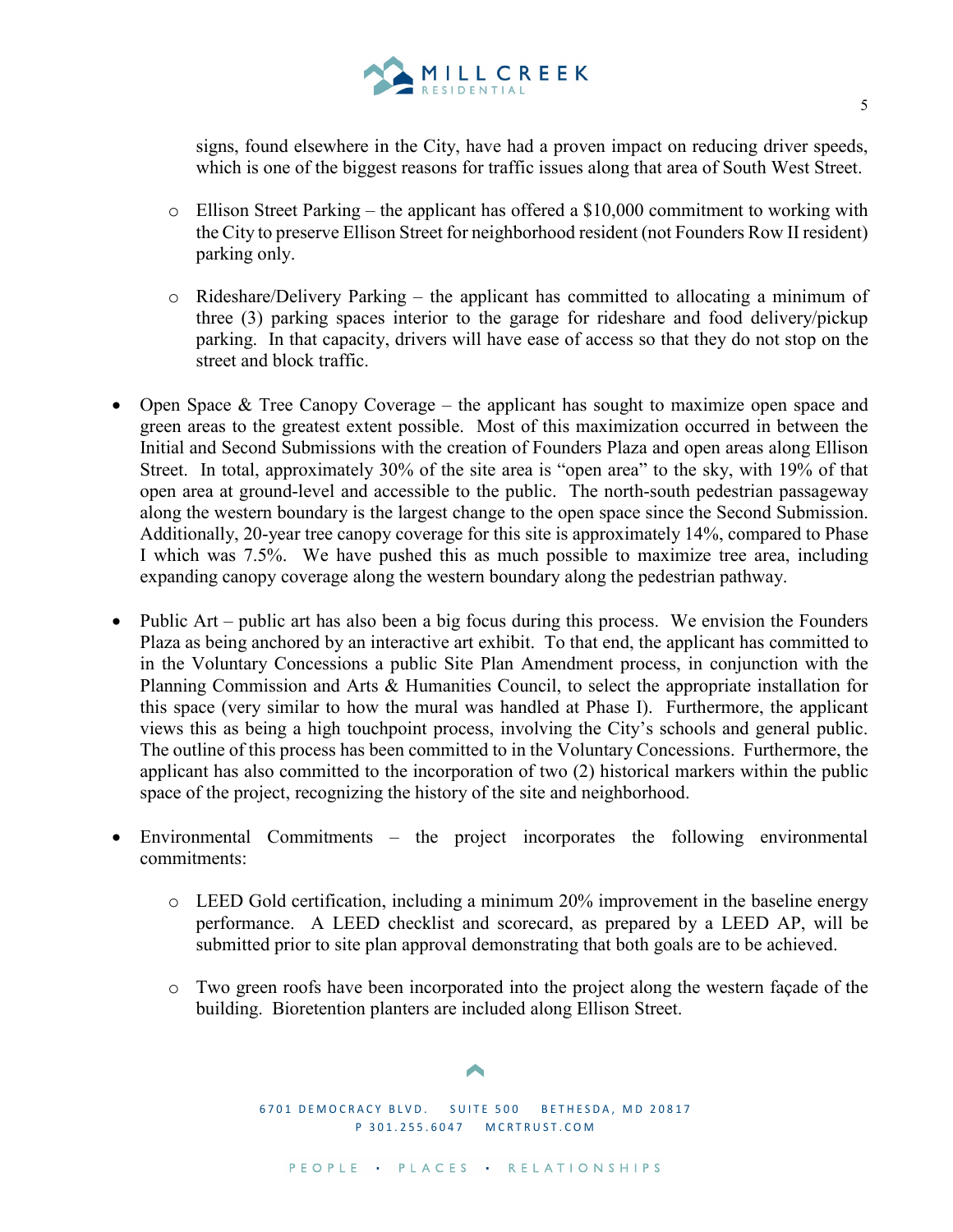

- $\circ$  The applicant has committed to a minimum of 5% of the total parking spaces to be installed with charging stations for electric vehicles. The applicant further commits to providing conduit so that up to 50% of the total parking spaces can include electric vehicle charging stations in the future.
- o The building has been designed as all-electric, which assists in the reduction of greenhouse gases.
- o The applicant has committed to a reduction of the stormwater runoff from a 10-year storm by 20%, along with a \$20,000 donation to the City's stormwater fund.
- Building Design / Architecture the architecture of the project continues to evolve with feedback from various groups, specifically the Architecture Advisory Board. The applicant acknowledges that this process will continue throughout Site Plan as well, with a focus on varying facades and quality building materials. It is our objective to provide a building that is differentiated from Phase I while remaining complimentary.

There are many other aspects to this project that bear repeating as well. The applicant maintains a commitment to 12% of the total housing as affordable, which is well above the levels of previously approved projects. The total benefits package of this project exceeds \$41,000 per unit, which is among the highest total packages the City has received. The fiscal impact model for the Second Submission places it roughly in line with the median of other Special Exception projects, and should perform even better with the updated program and increased commercial.

## **Request to Rezone the Property from T-1 to B-1**

The current T-1 zoning was designed decades ago to provide a rather rudimentary zoning tool to provide for commercial uses typically allowed "by right" in the City's "B" districts prior to the amendment of the B zoning districts so as to allow multi-family residences and additional height beyond the then extant height limits. The City has repeatedly rezoned land bearing the "T" designation to match the B-1 designation of the overall site proposed for mixed-use, as it has reviewed, and later approved, mixed-use developments. Projects sharing this land use dynamic and similar in scale to Founders Row Phase II include Akridge's Gateway and Hekemian's Northgate Projects on North Washington Street

Fortunately, from a planning perspective, the City has examined this site for many years, and has considered it as suitable for Mixed Use. Mixed Use is called for in the Future Land Use Map and in the City's Small Area Plan for West Broad Street, thus no change to the Future Land Use Map is needed. However, a portion of the Site has remained T-1, and as a part of this application Mill Creek is requesting that it be rezoned to B-1. The original T-1 zone was designed decades ago, to provide a "transition" from commercial uses to the single family detached area contiguous to the T-1 zoned area. However, the Special Exception provisions of the B-1 District (adopted around 2004) itself has essentially supplanted that function of the T-1 zoning district, as the City Council has a wide range of discretion to use the tools of the Special Exception provisions of the Zoning Code, to fashion a more appealing and useful transition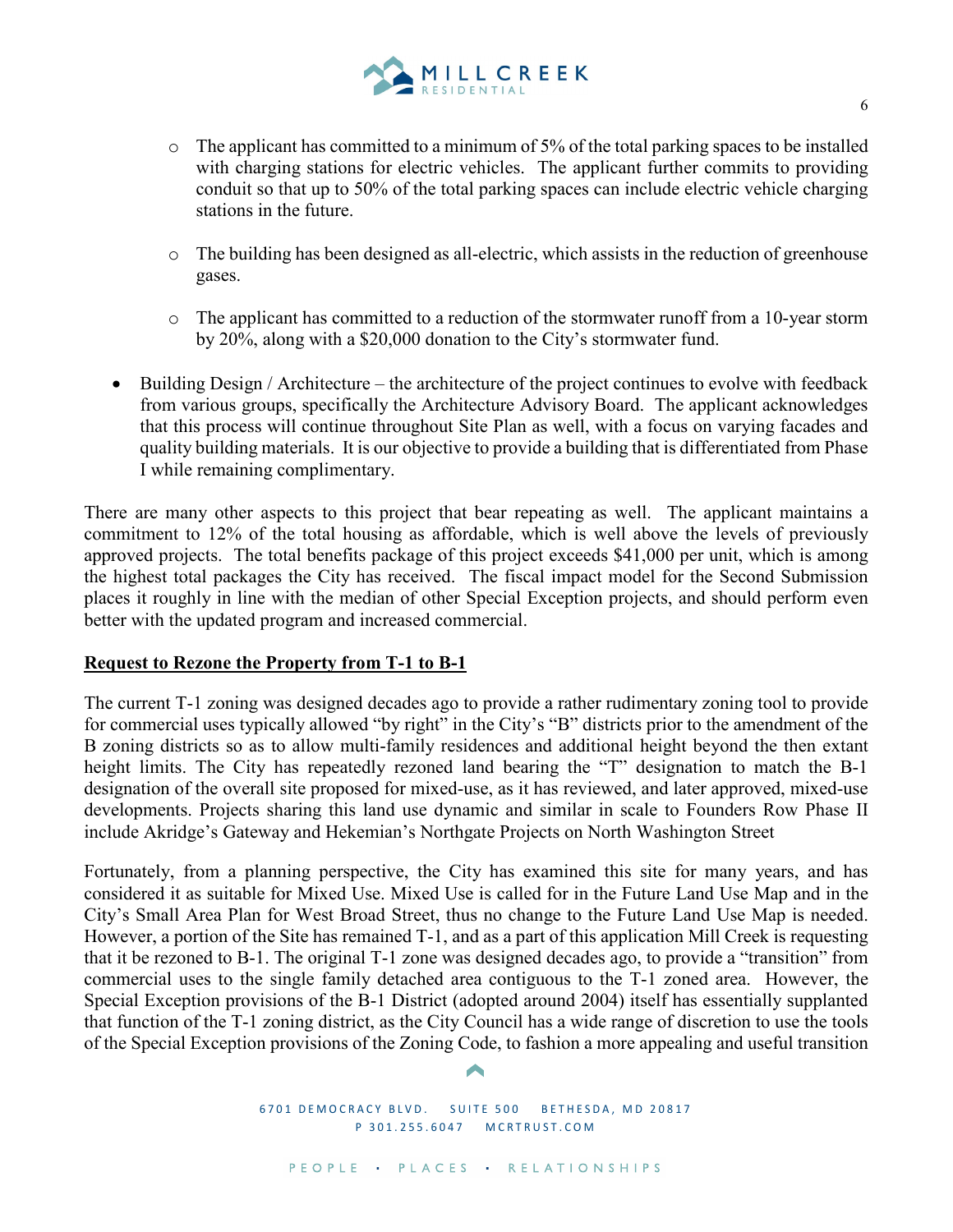

from the mix of uses to the contiguous lower density residential areas. Thus, the Future Land Use Map and sound planning and zoning principals support the rezoning of the T-1 Area to B-1.

By consolidating the parcels in this site, Mill Creek has achieved a number of the goals in the City's Comprehensive Plan. Specifically, the proposed mixed-use development provides for sustainable development as it will allow for improvements to stormwater management and energy efficiency; to locating residents nearer to employment, transit and shopping areas; and enhances the integrity of the lowdensity residential area by establishing a "gateway" to Ellison Street.

Demographic and market trends demonstrate that the future development in this area should be an innovative and integrated approach to a mixture of uses including retail, residential, and service uses. Whereas Phase I is programmed to be more a lifestyle, entertainment commercial district, Phase II will function as a compliment with more neighborhood-focused service retailers that cater to every day needs. In that capacity, Founders Row as a whole (Phases I and II) will service both a daytime and nighttime population for residents of the property, the surrounding neighborhood, and the City of Falls Church.

## **Special Exception for Height Bonus: Founders Row Phase II is Exemplary and meets the Standard for Bonus Height**

The area of the site to be used for the mixed use project is currently zoned B-1, which permits a by-right height of up to 55 feet. The developer proposes the requested development to be a maximum height of approximately 85 feet. The height of the project for purposes of the "bonus" refers to the height of the building as the average of the height of the building measured along the entire perimeter of the building. Up to 30 feet of bonus height may be granted if the project is "exemplary" in terms of conformance to the Primary Criteria 1 and 2 set out below, and assists in conformance with Primary Criteria 2 and 3.

Respecting the single-family residential character of the surrounding neighborhood, the Property tapers to 30 feet in height along Ellison Street. Those homes along Ellison Street will be designed with "townhome style" architecture that is much more residential than commercial in context, very similar to the treatment of Phase I architecture along Park Avenue. This includes front stoops, lawns, and landscaping that create a "residential gateway" at the intersection of West and Ellison Streets, which will be a dramatic improvement over the "dry" storm-water pond, overgrown brush, and parking lot that currently exists.

The building along Ellison Street is set back approximately 20 feet from the property line. The "Townhome Building" itself is approximately 30 feet deep, before transitioning to the main residential building. In total, a pedestrian or resident passing along the sidewalk of Ellison Street would be more than 50 feet removed from the taller building, a significant distance that creates the appropriate "transitional buffer" that the City was seeking. Furthermore, the six-story main building element also tapers at the top floor (sixth story) to provide even more view relief for the residents along Ellison Street.

We note here that there is a twenty-five (25) foot wide "Landscape Buffer" easement along Ellison Street that was created in 1977. This easement did not specify any particular landscaping and does not provide the type and quality of buffer that is currently required in the City between the uses proposed in Phase II.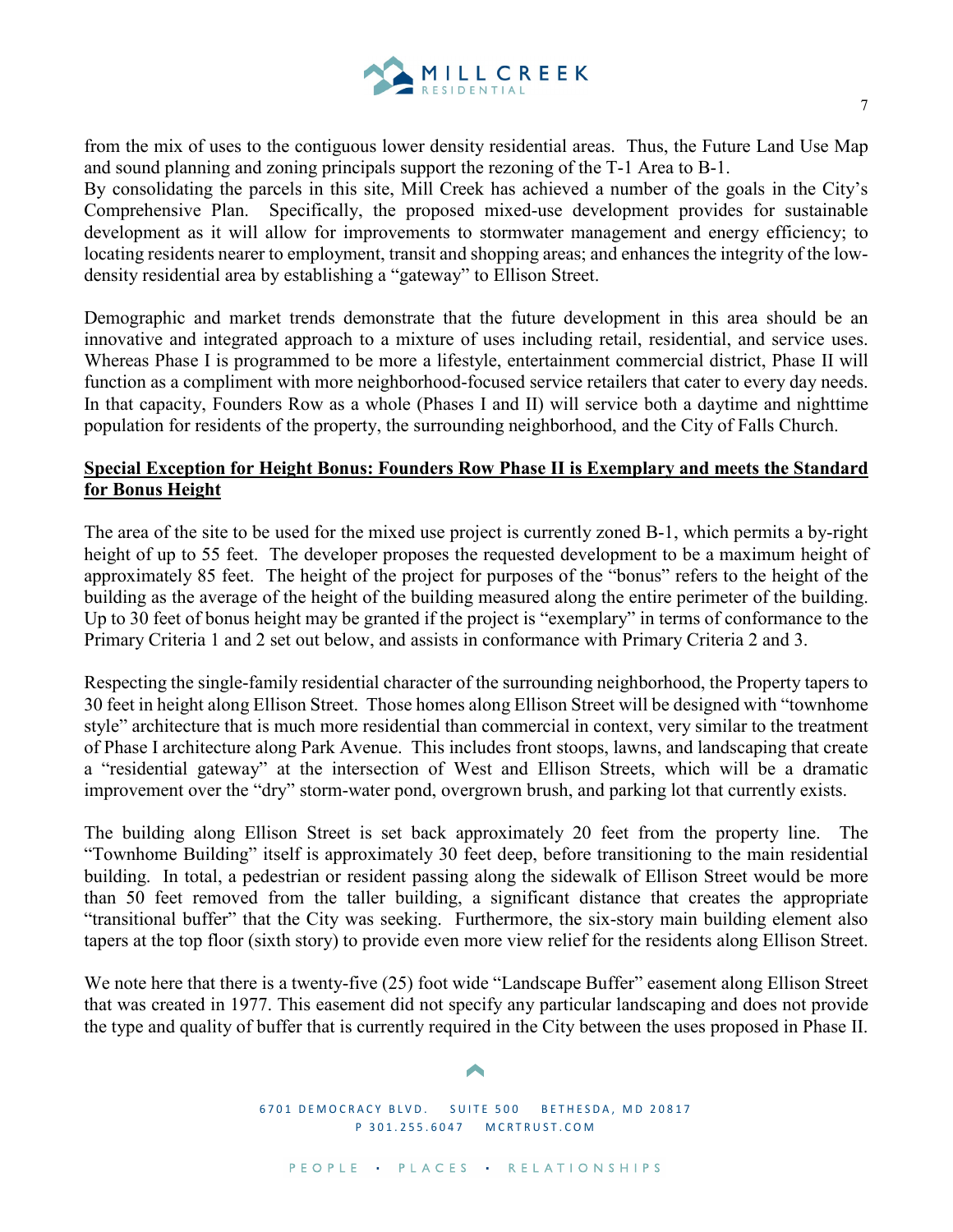

Furthermore, the City subsequently created an additional fifteen (15) foot wide "Street Tree" easement in 2001. This is in addition to a twenty (20) foot wide "Building Restriction" line ("BRL"). The likely intent behind these easements was to serve as a buffer and screening between the Ellison Street residential and the unsightly surface parking, commercial uses, and stormwater pond on the Property. With the applicant's proposed development, those concerns will be addressed by creating a congruous residential environment with landscaped lawns, trees and bushes, and sidewalks for pedestrian passage. This will improve the streetscape and the residential character of the neighborhood, ensuring that the intent behind those easements continues to be met. Thus, Mill Creek is requesting a vacation of a portion of those easements or, should the City deem it more appropriate, a vacation of the entirety of both easements since their original purpose (mitigation of environmental impacts of the current outdated commercial uses) has been supplanted by the protections of the Special Exception and later Site Plan.

# **The Founders Row Phase II Development Satisfies the City's Revised Special Exception Criteria for Mixed Use**

The City reviews applications for Special Exceptions using the criteria set out in the City Zoning Code. The following is an overview of the criteria; please also consider the comments above concerning the project and its positive impact on the community.

## **1. Primary Criteria (Section 48-90(1)):**

# **a. The resulting development conforms to the City's adopted Comprehensive Plan, Small Area Plans and Design Guidelines (Section 48-90(1) (a)).**

The Comprehensive Plan and Small Area plan shows that the Site is located in Planning Opportunity Area 6. Founders Row Phase II fully supports the increased sensitivity to environmental sustainability (Chapter 5 of the Comprehensive Plan). The proposed development meets or exceeds the strategies called for in that area:

- 1. Consolidation of lots to accommodate higher density.
- 2. Promotion of redevelopment that eliminates stand-alone automobile and light industrial facilities.
- 3. Improve pedestrian accessibility with controlled crosswalks at various locations.
- 4. Create a consistent design, in terms of building height and design, streetscape improvements, and other aspects of the built environment in the City.
- 5. Preserve recreational resources in the area. Include green space and appropriate transition to detached residential areas.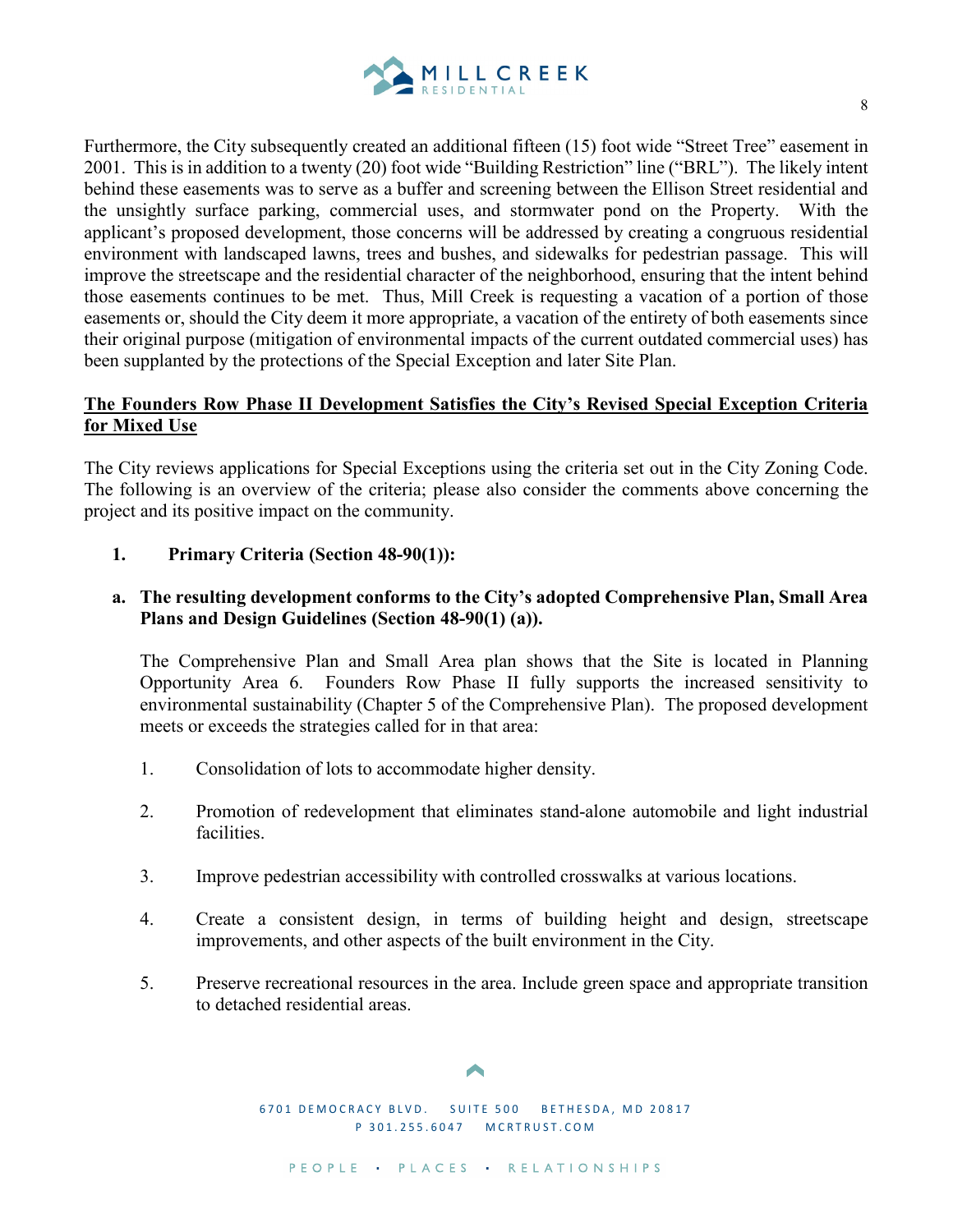

- 6. Assess existing and provide for improved stormwater management; be open to taking opportunity to provide better SWM for areas other than just Founder Row Phase II.
- 7. Provide for lower impact vehicles by including electric vehicle charging stations, be open to new sources of energy (solar for example).
- 8. Create development to promote a positive image of the City in an area that has not seen any significant new development in decades.
- 9. Locate buildings as close to West Broad and West Streets as possible with parking located in the rear or in shared buildings or in structured facilities (in this case covered and underground).
- 10. Achieve consistent architectural goals.

The Design Guidelines show that the Site is located in the West Broad Street Area. As called for in the Guidelines, the proposed development will reflect an urban street-front, will provide a consistent identity for the area, increase pedestrian activity, and indicate the high standards of the City. In addition, the proposed development will improve paving at crosswalks at the Ellison and West Street intersection, and create superior connectivity to the W&OD Trail, all of which will work to increase pedestrian and bicycle activity in the area.

# **b. The resulting development provides for significant new or renovated commercial space and allows for a mix of commercial and residential uses (Section 48-90(1) (b)).**

Currently, the two properties comprising the Property contribute very minimally in tax revenue. The "Drug Store Property" (Parcel #52-102-065) was redeveloped from a McDonald's and a small restaurant in 2003 into a "by right" Rite Aid drug store. The building is 13,963 square feet and is best characterized as a "box;" the site is asphalt with its most prominent being feature a large dry stormwater detention pond area. The FAR is only .185. The box is in poor condition and has been vacant for several years since the Rite Aid chain was purchased and the new owner chose to cease operation of that store. The lease is believed to expire in 2022.

As a by-right development, the Drug Store has few site amenities since the City had no leverage to secure community benefits as it would have had if the redevelopment had been by Special Exception. This is readily seen by the fact the box has no windows facing West Broad Street and has a useless landscaping strip between the building and the streetscape. The size of this box and its condition makes the store very difficult to re-tenant to a superior operator, and if not redeveloped as proposed here, it may well remain vacant.

It is believed by the applicant that there has been no income to the City other than real estate taxes for this site based on its assessed value of \$5,124,200 in 2018, \$5,215,400 in 2019, and \$5,254,200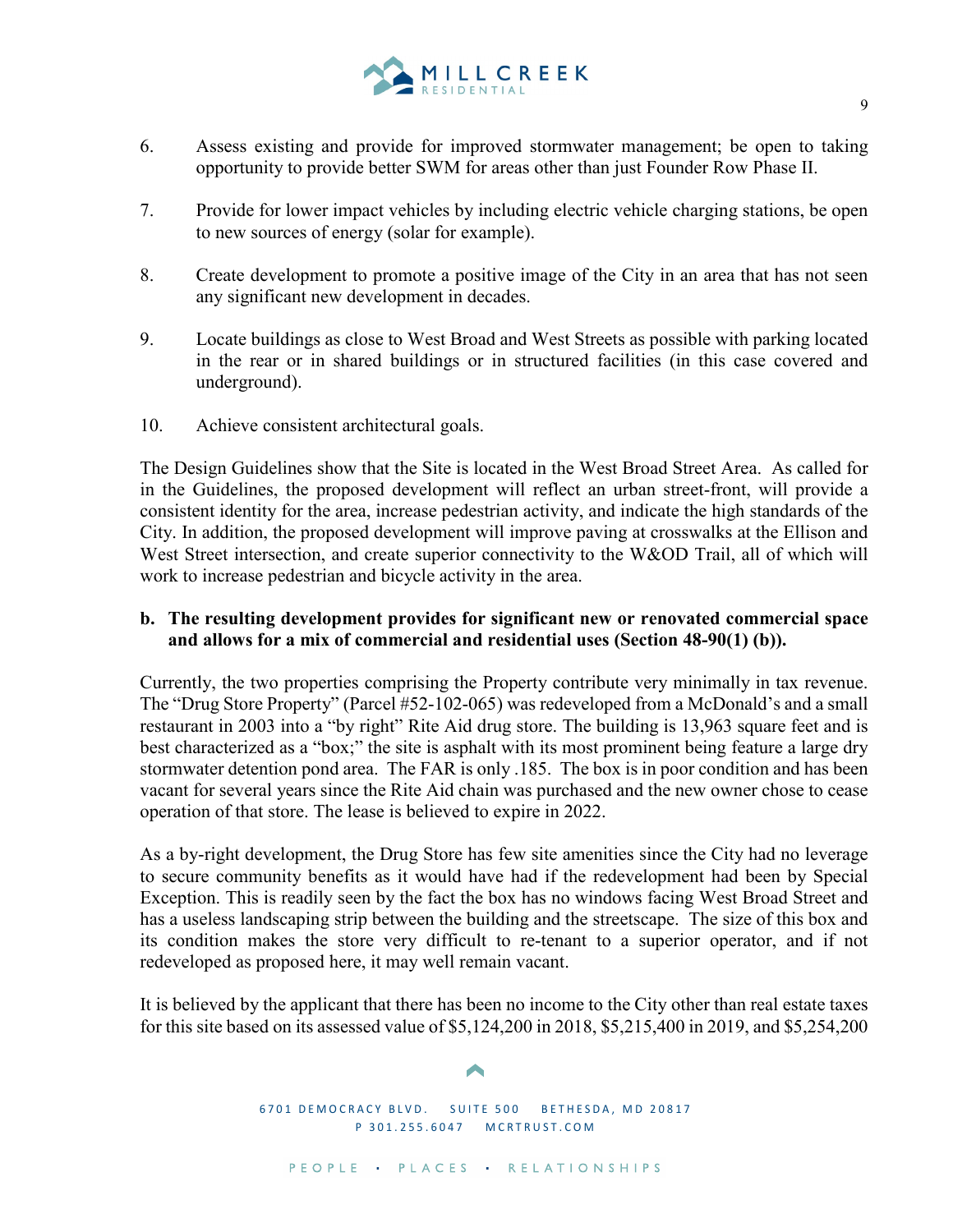

in 2020. The assessed value has dropped to \$4,948,300 for 2021. The assessed value of the box is about \$2,000,000 today. The applicant does not have access to tax income data.

The "Carpet Store Property" (Parcel #52-102-060) contains a warehouse type building of 11,223 square feet. The site is only a bit larger at 14,977 SF, with an FAR of .749. This "dense" FAR is result of the site being legally non-conforming in many ways. The box was built in 1950 and is believed to have originally been constructed for and used as the show room and service area of a car dealership. At that time, both West Broad and South West Street operated as two lanes, without any turn lanes or wide sidewalks. Parking for the Carpet Store was provided around the building with access from West Broad and West Streets; most importantly, this parking was done in conjunction with the contiguous uses. In fact, the parking spaces on the west side of the building cannot be accessed without using the drive aisle of the former Drug Store. To compound this access and parking deficiency, the parking spaces along West Broad were lost when the street was widened in the 1960s, and the spaces on the east side were reduced to being nearly unusable when West Broad and associated intersections were widened again and streetscape installed in the mid-1980s. This structure essentially has no parking, and it has had only warehouse-type tenants for decades. Improvements or changes in use require a new structure with conforming access and parking and hence are likely not legally feasible unless the new structure were small enough so as to allow for conforming access and parking.

The current use is a carpet store but the applicant has no access to the taxes generated by this commercial activity. It is believed to be minimal over the past several years. Real estate taxes would be based on an assessed value of \$1,546,400 in 2018, \$1,600,700 in 2019, and \$1,632,500 in 2020. The assessed value dropped to \$1,536,200 for 2021. The structure is valued at about \$700,000 for each year noted. The structure likely requires razing rather than renovation.

These two existing properties are served by significant surface parking. These spaces have not changed in years and it is unlikely they will have any new tenants for the foreseeable future. The proposed development will remove these unsightly and grossly underperforming uses. While the two properties combine for a total of approximately 25,000 square feet of gross building area, that area is inclusive of warehouse and loading space that is drastically misaligned with the Broad Street commercial corridor. As noted they produce virtually no income to the City other than real estate taxes.

The Phase II program calls for replacing this with approximately 27,000 net square feet of brandnew ground-floor commercial space, along with the aforementioned residential uses, creating significant net new commercial revenue and impact for the City. This project will transform these functionally obsolete existing uses to the prime commercial intersection that the City desires, creating reliable and larger tax streams for the City, and providing the neighborhood with useable daily retail.

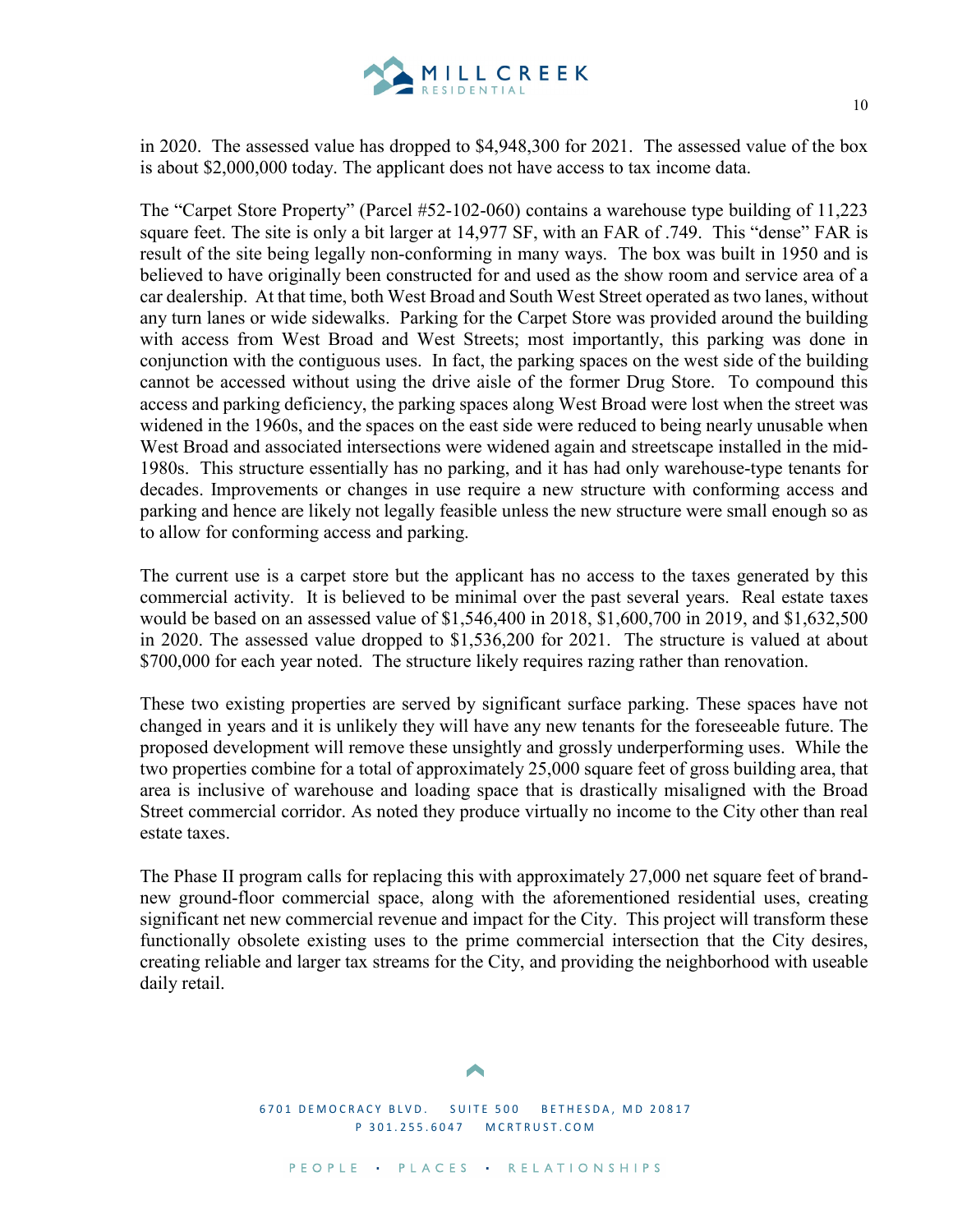

### **c. The resulting development produces substantial positive net new commercial and residential revenue to the City (Section 48-90(1) (c)).**

In conjunction with this application, information has been submitted to the City to be inputted into the City's cost/revenue impact model to predict the project's net new revenue. The model runs for the Second Submission placed Founders Row II roughly in line with the median net fiscal impact from other Special Exception projects. As recognized by the Comprehensive Plan, the parcels that make up the property are underutilized currently in terms of their density and use. At their peak in 2014, the revenue generated from these two properties was \$60,000/year, based on feedback from City Staff. The Second Submission fiscal impact model showed revenue generation from Founders Row II of \$1,600,000. It is believed that Third Submission will yield a greater economic impact due to the increased commercial.

The existing uses are in such poor condition, they should be considered as having only a marginal contribution to the City. The proposed development will significantly increase the assessed value of and resultant property tax revenue generated by the property. The businesses located in the new space will provide personal property tax revenue, sales tax revenue, and gross receipts tax revenue. Of course these businesses also provide jobs. In addition, by adding to the growing vibrant, attractive area of the City, the development will encourage additional consumers to enter the area and patronize commercial uses throughout the City.

### **2. Secondary Criteria (Section 48-90(2)):**

## **a. The development is compatible with surrounding land uses and planned land uses in size, bulk and scale (Section 48-90(2) (a)).**

The proposed development consists of six stories of new development, inclusive of a one-story concrete podium on the ground-floor largely dedicated to commercial use and residential lobby entrances; and five stories of wood-framed multifamily homes and amenities. As outlined prior, the project does consider the surrounding low-density residential neighborhood by tapering to 30 feet in height along Ellison Street, with a deviation to more townhome-style architecture, and a setback that allows for even greater separation of commercial and residential aesthetic.

The exterior is proposed to be glass, brick masonry, and high-end concrete panels, along with vibrant retail storefront along the ground-floor. The architecture is fully consistent with the high standards established by the City for prior mixed-use projects, and similar to that of Phase I. The new building will blend well with its environment near the existing residences and evolving commercial and multifamily buildings. The proposed development works in conjunction with existing buildings to further create a dramatic, defined statement of quality for this area of the City. The proposed development is consistent with the discussion in the Comprehensive Plan, and Small Area Plan for this Redevelopment Opportunity Area, which calls for significant mixed (multifamily) uses.

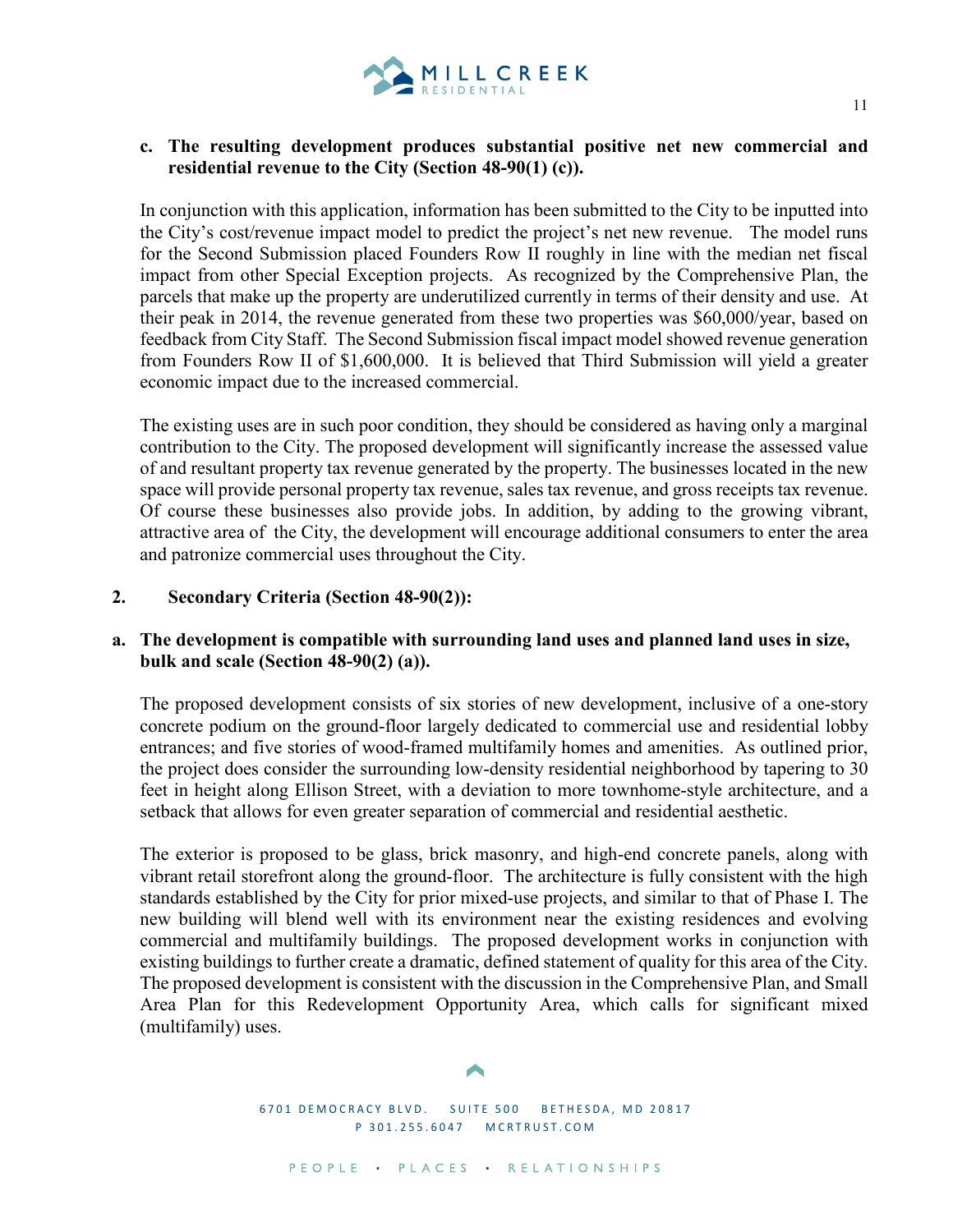

**b. The resulting development enhances or expands the existing community facilities, such as the schools, multimodal transportation facilities, streetscape and public parking, and water and sewer systems (sanitary and stormwater) and utilizes green rather than grey infrastructure to the fullest extent possible to manage stormwater and to create a health and attractive environment for the community. (Section 48-90(2) (b)).**

#### Schools

The City has completed a school impact analysis, and the proposed development will result in some additional students added to the school system. However, out of proactive concern in mitigating the impact to both schools and other infrastructure, Mill Creek has designed the residential portion of the project with smaller unit sizes than Phase I, while also capping the number of 2 bedroom plus office style units that disproportionately impact the school system. This approach will bring a new citizenry to the City, creating an appealing home at a more affordable price point than traditional "family-style" units, while subsequently placing a comparatively smaller burden on the City's school system. The Applicant has also included a contribution to the school system in their Voluntary Concessions.

### Transportation

A traffic study has been conducted by Wells and Associates that evaluates the anticipated traffic impacts of the application and provides specific recommendations to mitigate those impacts. This study is dated November 6, 2020, was revised on June 8, 2021, with another revision included in this submission. The application envisions a vibrant mixed-use development that will be sensitive to the transportation concerns of the City. As outlined in the report, it is anticipated that the proposed development as compared to the existing retail (assuming it were functionally operational) would result in a net increase of 73 weekday AM peak hour trips, and 82 weekday PM peak hour trips.

By providing a variety of complementary uses on the site and across from Founders Row Phase I, the proposed development will encourage self-contained, pedestrian trips. Additionally, due to its location proximate to several bus routes, including a new and relocated bus shelter as proffered in the Voluntary Concessions, along with implementation of Transportation Demand Management ("TDM") measures, a percentage of the trips generated by the residential and commercial components of the proposed development are anticipated to utilize non-auto modes of transportation. TDM measures will include convenient bicycle storage facilities, transit incentives, and extensive resources conducive to teleworking. Furthermore, the applicant is requesting a 26% reduction in City parking standards (approximately 1.2 spaces per residential unit), which will enhance non-automotive means of transportation.

In addition to these TDM measures, the applicant and their engineering team recommends that the City adjust the signal phasing at the intersection of Broad & West Streets to allow concurrent

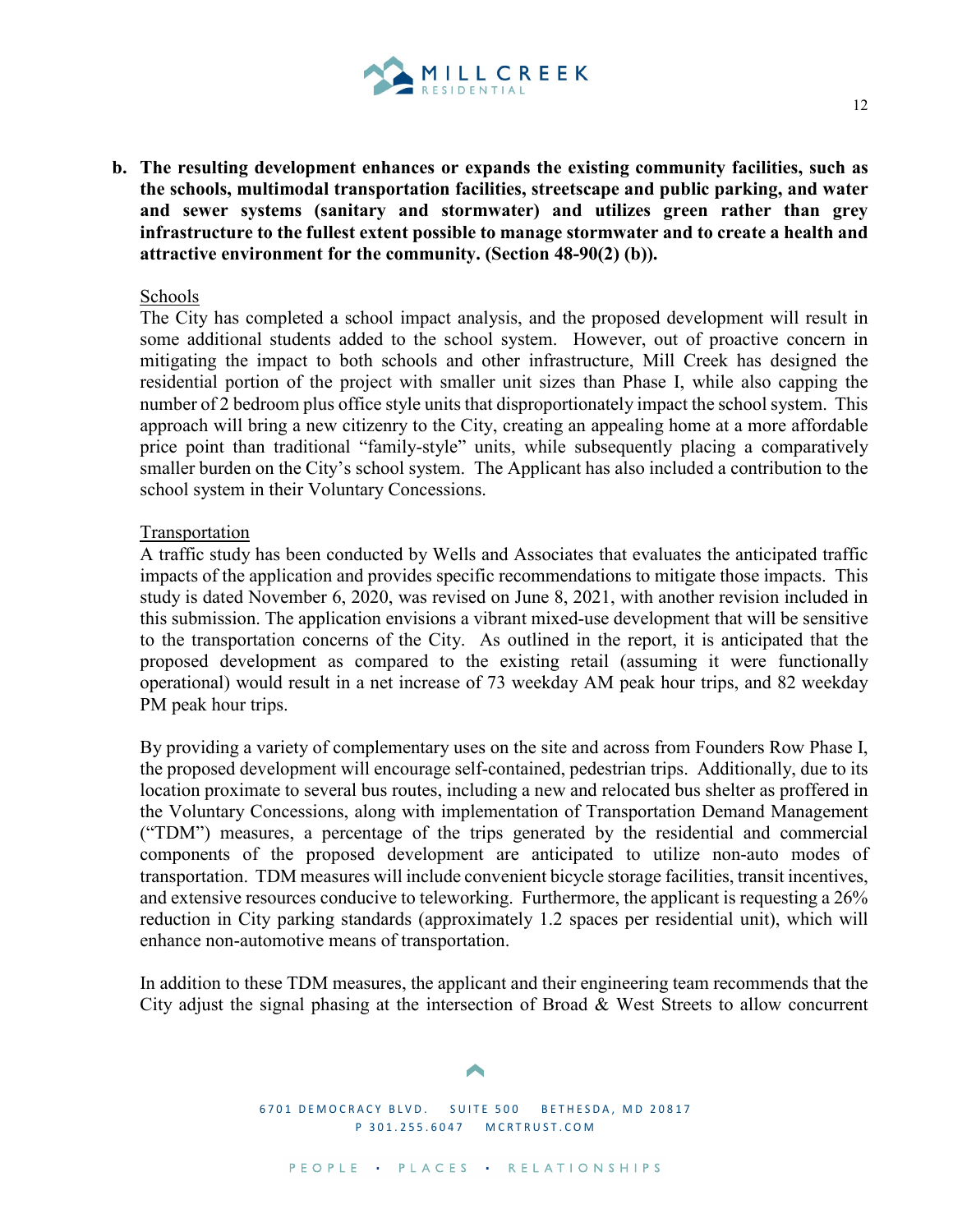

northbound and southbound movements. Additional traffic mitigation measures are summarized in the prior sections of this letter.

### Water & Sewer

The project will greatly improve stormwater management with BMP's, and bring the site to current City and State standards. The applicant will work with City staff to determine capacity issues during the site plan process, and if any upgrades to sewer and water infrastructure are required, those will be performed during construction. The applicant is also committing to a 20% reduction in stormwater runoff from the 10-year storm, plus a \$20,000 commitment to the City's stormwater fund. The design also calls for two green roofs, and bioretention planters along Ellison Street.

# **c. The resulting development provides community benefits such as affordable housing and/or workforce housing, as it is described in Section 38-43 (Section 48-90(2) (c)).**

The developer is proposing an on-site Affordable Dwelling Unit (ADU) contribution in significant excess of the "typical" 6% of all units at 60% of AMI. Specifically, the following ADU contribution is proposed: 6% of total units at 60% AMI, and 6% of total units at 80% AMI, for a total contribution of 12%, double that of the typical requirement. In whole numbers, this translates to 34 affordable homes out of the 280 total homes proposed. This larger contribution is made in recognition of the fact the City is making a concentrated effort to increase the amount of affordable housing that is offered, and that new development is the best opportunity for capturing these new homes.

Furthermore, the applicant is also including in this set of Voluntary Concessions cash contributions to schools, parks, and libraries. While those amounts are less than what has been included in recently approved projects, the applicant wants to make it clear that if the City desires an alternative mix of affordable housing and cash contributions, they are willing and flexible to evaluate based on the City's priorities.

## **d. The resulting development contributes to a vibrant, pedestrian-oriented environment both on site and in relation to adjoining properties, with walkable street level activity throughout the day and evening (Section 48-90(2) (d)).**

The current uses at the site are distinctly automobile-oriented, with the majority of the property occupied by their own surface parking lots. The proposed development will move all parking within enclosed structures, which will contribute further to the walkable nature of the area

. The provision of streetscape along the entire development's three sides facing streets will contribute to the vibrant, pedestrian-oriented environment with connectivity to adjacent commercial, residential, and park areas. Sidewalks will expand greatly beyond their current use, allowing for easier pedestrian/bicycle travel around the site. The applicant is also proposing a new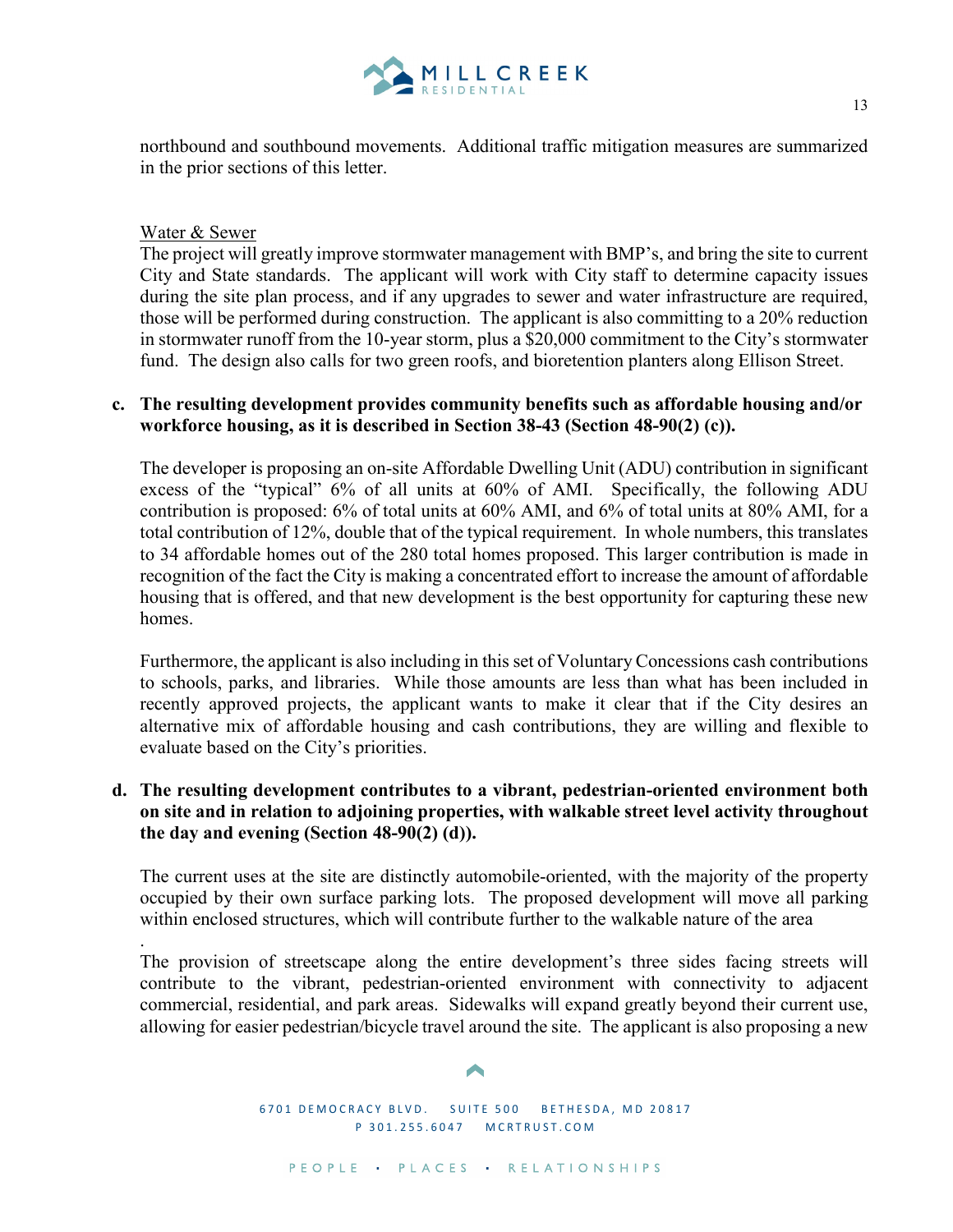

north-south pathway along the western boundary of the project to allow for direct pedestrian connection between West Broad and Ellison Streets. Crosswalks will be realigned and improved around the project, allowing for safer connection between adjoining properties, including Founders Row Phase I. The mix of development uses will generate pedestrian traffic throughout the day and evening. The street-level retail uses will be very visible, inclusive of outdoor spaces, and will encourage customers to enter the area to shop and visit not only this development, but the additional retail located nearby.

**e. The resulting development offers purposeful and creative use of landscaping, open space and/or parks, public plazas or and walkways connecting to adjoining properties that incorporates sustainable landscaping and green infrastructure best practices for stormwater mitigation, urban heat island management and wildlife habitat support (Section 48-90(2) (e)).**

Three sides of the proposed building will have the attractive "streetscape" design and fixtures, and there will be enhanced connections around the site to nearby businesses, parks, and residences. The development will invite pedestrians to ride bikes, rest, talk, sit, eat and simply enjoy the area, specifically along the Broad and West Street commercial corridor at the Founders Plaza that is proposed. The residential transition and open areas at the intersection of Ellison and West will encourage bikers and pedestrians to utilize the W&OD Trail and access to other neighborhood parks.

**f. The resulting development provides a variety of commercial and community services and uses that are attractive to and meet the needs of all city residents for entertainment, public art, historic, and cultural resources, recreation, dining retail and an array of consumable goods (Section 48-90(2)(f)).**

As stated above, the proposed development envisions a mix of modest, but substantial, commercial uses. This includes opportunities in an area that are lacking sufficient quality retail currently. These commercial entities will serve the residential uses within the proposed development, as well as the neighborhood as a whole. A "Merchandising Plan" has been included as an exhibit to the Voluntary Concessions, illustrating the types of retail tenancy the applicant will be seeking. The applicant believes that providing for public art and cultural resources are best achieved by a collaboration with the local community. To that end, the applicant has committed to a public process within the Voluntary Concessions for a selection of public art within the project.

## **g. The resulting development includes and encourages local or independent businesses (Section 48-90(2) (g)).**

The retail and restaurant spaces in Founders Row Phase II ideally provide opportunities for local, regional, and independent businesses. The high-quality development will help the area as a whole attract and cultivate local and independent businesses.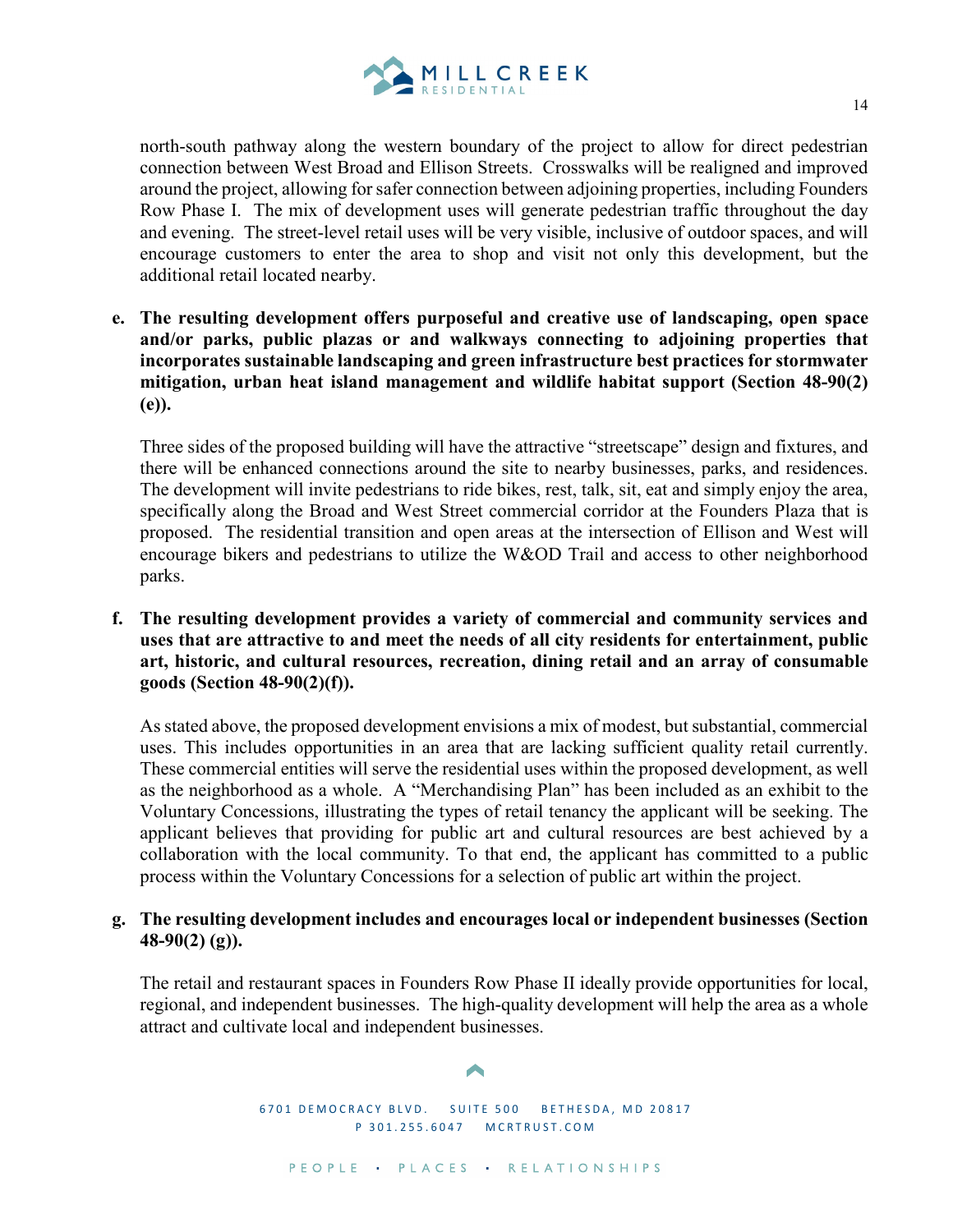

# **h. The resulting development provides for a reduction of single use parking requirements through shared parking and transportation demand management strategies such as Bikeshare, car-sharing, and other techniques. Section 48-90(2) (h)).**

As shown in the submitted conceptual plan, the developer is requesting a 26% parking reduction from Zoning requirements. The reduction is almost exclusively for residential use, which would be parked at a ratio of 1.2 spaces per home. The applicant will also be implementing a TDM program, and has set aside three parking spaces for rideshare use. Additionally, bus service to the nearest metro rail station is easily available, and it is expected that some residents will bike to work (or to a multi-modal transit location for switching to bus or rail), and that the commercial uses will be patronized at least in part by pedestrians and cyclists.

**i. The resulting development encourages multi-modal transportation through design and other techniques to reduce the reliance on single occupancy vehicles, and provides sheltered stops for mass transit whenever feasible Section 48-90(2) (i)).**

As discussed, the property is in close proximity to existing bike ways, as well as the Metro station and several bus lines. It is expected that some residents will walk to the Metro station and others will bike to work, and that the commercial uses will be patronized at least in part by pedestrians and cyclists. The design includes attractive and user friendly places for bikes to be parked and stored, including locations directly adjacent Broad Street in proximity to the W&OD Trail.

**j. The resulting development utilizes LEED criteria (or other rating systems such as the WELL Building Standard) in the design of the project to achieve high standards for environmental sustainability and climate resilience, Certified projects are encourage to achieve LEED Gold or greater ratings and deliver a minimum 20 percent improvement in energy performance. Section 48-90(2) (j)).**

The proposed apartment development is committed to achieving LEED Gold, as well as achieving a minimum 20% improvement over baseline energy performance. The project will otherwise be designed using green design principles and elements.By removing the existing impervious parking lots and implementing a new stormwater management plan, the development will reduce stormwater runoff in the area. Additionally, the non-residential part of the project will incorporate eco-conscious, sustainable elements in the design of the commercial spaces.

## **Statement Regarding Conformance with the City's Adopted Comprehensive Plan and Design Guidelines**

Please refer to the text above for a discussion of the Comprehensive Plan compliance. The Design Guidelines are also being met. Fundamentally, those Design Guidelines suggest that new development take its cue from existing development where that existing development meets the goals of the community.